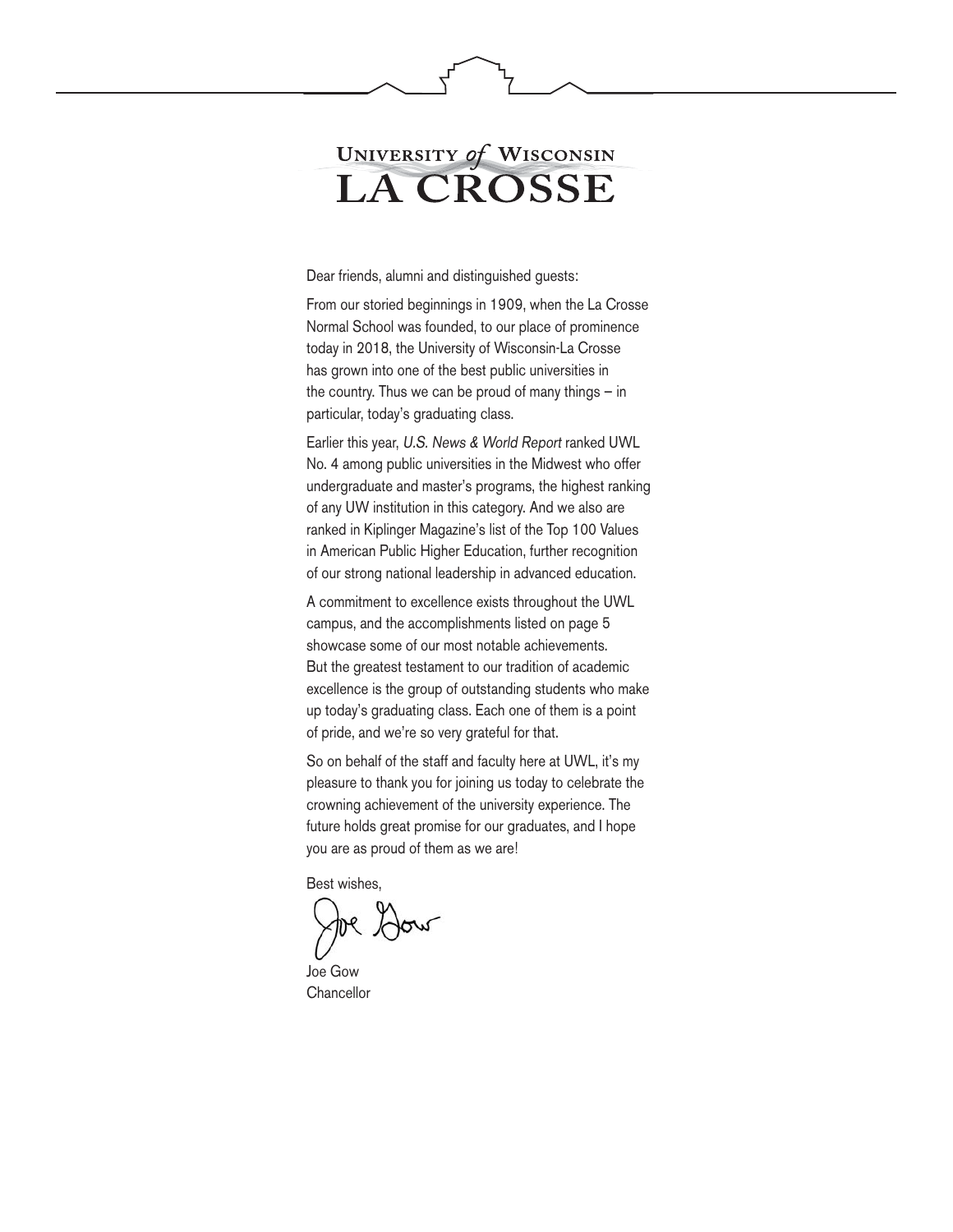# *Fifty Fourth Annual Winter Commencement University of Wisconsin-La Crosse Sunday, the sixteenth of December, two thousand eighteen La Crosse Center | 11 a.m.*

School of Education College of Business Administration College of Liberal Studies College of Science and Health

#### *Processional*

| <b>UWL Brass Ensemble</b> |
|---------------------------|
|                           |
|                           |

#### *Ceremony*

| Presentation of Candidates for Degrees Betsy Morgan, Provost & Vice Chancellor for Academic Affairs                                                                                                                     |  |
|-------------------------------------------------------------------------------------------------------------------------------------------------------------------------------------------------------------------------|--|
| Bob Hetzel, Vice Chancellor for Administration and Finance<br>Barbara Stewart, Vice Chancellor for Diversity and Inclusion<br>Greg Reichert, Vice Chancellor for University Advancement/President of the UWL Foundation |  |
|                                                                                                                                                                                                                         |  |
|                                                                                                                                                                                                                         |  |
|                                                                                                                                                                                                                         |  |
|                                                                                                                                                                                                                         |  |
| Vice Chair, UWL Alumni Association Board of Directors                                                                                                                                                                   |  |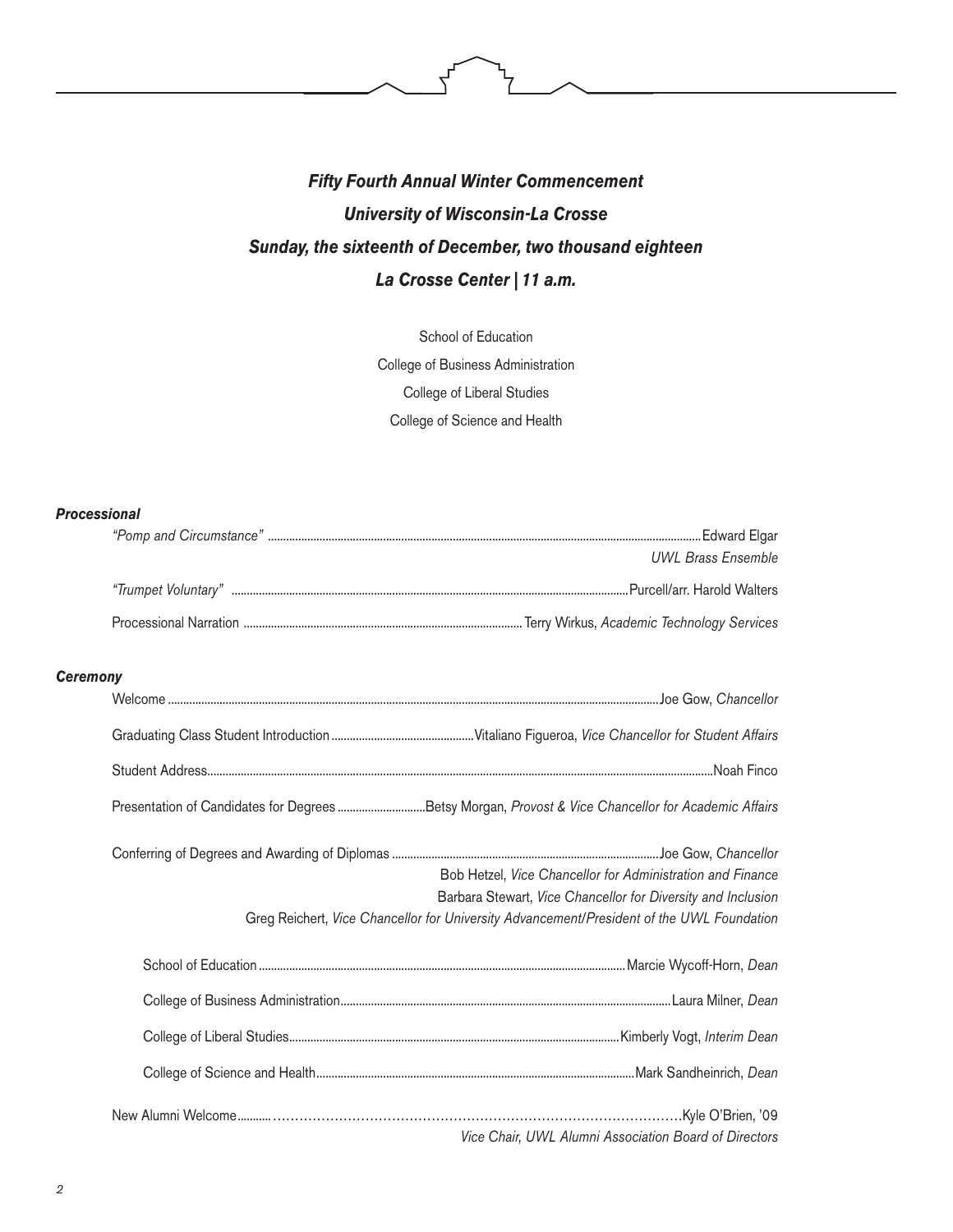#### Singing of Alma Mater

| The Alma Mater      |                                            |                                                                                                                                                                                                                                |
|---------------------|--------------------------------------------|--------------------------------------------------------------------------------------------------------------------------------------------------------------------------------------------------------------------------------|
|                     | Morning sun greets many banners            | Colors dear, flag we love                                                                                                                                                                                                      |
|                     | On its westward way,                       | Float for aye;                                                                                                                                                                                                                 |
|                     | Fair to us above all others                | Old La Crosse to thee,                                                                                                                                                                                                         |
|                     | Waves maroon and gray.                     | May we all be ever loyal                                                                                                                                                                                                       |
|                     |                                            | To thy memory.                                                                                                                                                                                                                 |
|                     |                                            |                                                                                                                                                                                                                                |
|                     |                                            |                                                                                                                                                                                                                                |
| <b>Recessional</b>  |                                            |                                                                                                                                                                                                                                |
|                     |                                            |                                                                                                                                                                                                                                |
|                     |                                            |                                                                                                                                                                                                                                |
|                     |                                            |                                                                                                                                                                                                                                |
|                     |                                            | Please remain seated during the recessional and until all graduates and faculty have exited.                                                                                                                                   |
| <b>Mace Carrier</b> |                                            |                                                                                                                                                                                                                                |
|                     | Karen Terpstra, College of Liberal Studies |                                                                                                                                                                                                                                |
|                     |                                            |                                                                                                                                                                                                                                |
|                     |                                            |                                                                                                                                                                                                                                |
|                     |                                            | <b>Kristine Wirkus</b>                                                                                                                                                                                                         |
|                     |                                            | Commencement ushers are members of the Vanguard organization.                                                                                                                                                                  |
|                     |                                            | the property of the contract of the contract of the contract of the contract of the contract of the contract of the contract of the contract of the contract of the contract of the contract of the contract of the contract o |

Note: Sound-enhancement earphones are available for hearing-impaired guests. Ask an usher if you would like to use the earphones. Please return them to an usher after the ceremony.

> A reception for graduates and their family and friends will be held immediately following the ceremony. Please proceed to South Hall to meet your graduate. A map of the La Crosse Center can be found on page 16.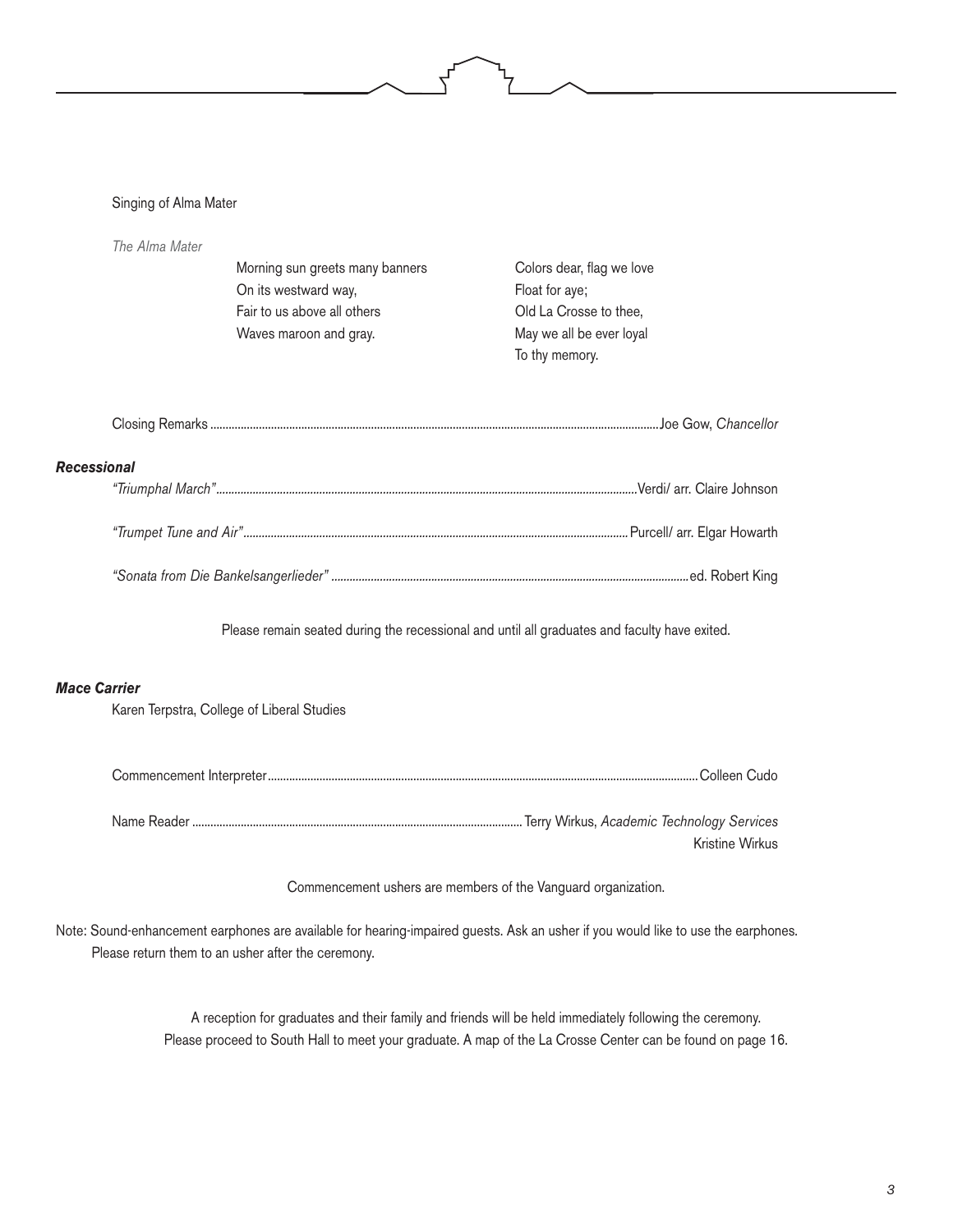#### *Academic Dress*

The academic apparel worn by faculty and staff in the processional has its origins in the universities of the Middle Ages. Because the universities grew out of church schools, both faculty and students were regarded as part of the clergy, and wore clerical clothing based on monastic dress.

The head covering developed from the skull cap worn to protect tonsured heads in cold weather. In the universities, the skull cap acquired a point at the top which gradually evolved into a tassel. In Europe, the bonnet with a tassel is still worn, but has been replaced in America by the mortar board cap or tam with a tassel.

The style of the gown may have been borrowed from the Benedictine monk's habit. In the Middle Ages, those with bachelor's and master's degrees could be distinguished by the simplicity or elaborateness of their gowns. The master's gowns were often furred, a decoration surviving as the three velvet bars now used on the sleeves of the doctoral gown.

The hood was originally worn over the head in bad weather, and otherwise dropped onto the shoulders. First worn by faculty and students, the hood is now added to the apparel of those with master's and doctoral degrees. The color of the velvet trim on the hood indicates the scholarly field, for example, dark blue (philosophy), golden yellow (science), light blue (education), pink (music), apricot (nursing), drab (business), and white (arts). The colors of the satin lining are those approved and authorized by the college or university from which the degree was earned.

#### *Medallion Symbolizes Academic Excellence*

Wearing a medallion or seal of office has been a symbol of academic excellence since the Middle Ages. The seal marked official documents then; heads of institutions wore the seal around the neck to keep it in their possession. The chancellor's medallion features a design and materials that reflect UW-La Crosse. The mokume-gane or "wood grain metal" used is a specialty of the campus jewelry studio.

#### *Mace Shows Quest for Truth*

Once a weapon in medieval combat, the mace was adopted by universities as a symbol of the power of the quest for truth. The mace is carried in the commencement ceremony by a distinguished senior faculty member. William R. Fiorini, a UWL art professor, designed and made the medallion and mace, which were used for the first time at the inauguration of Chancellor Judith L. Kuipers in September 1992.

The mace and medallion were given to the University by Mary Hebberd and Ruth Nixon-Davy, professors emeriti. Silver plaques on the medallion box and mace stand acknowledge these gifts.

#### *Symbols of Academic Achievement*

Many undergraduate students are wearing items that reflect high academic achievement. Commencement Honors are designated by silver cords, and are worn by students who have at least a 3.50 cumulative grade point average. Those wearing gold cords have earned Commencement Highest Honors with at least a 3.75 average. Members of the Golden Key International Honour Society are wearing a medallion on a blue and gold neck ribbon. The organization is open to the top 15 percent of graduating seniors in various fields of study. Discipline-specific honor organizations are represented by a variety of other cords.

#### *International Flags and Sashes*

The international flags displayed on the commencement platform represent the home countries of international students attending the University. Sashes are worn by graduates who studied abroad. Each sash represents the country in which the student studied.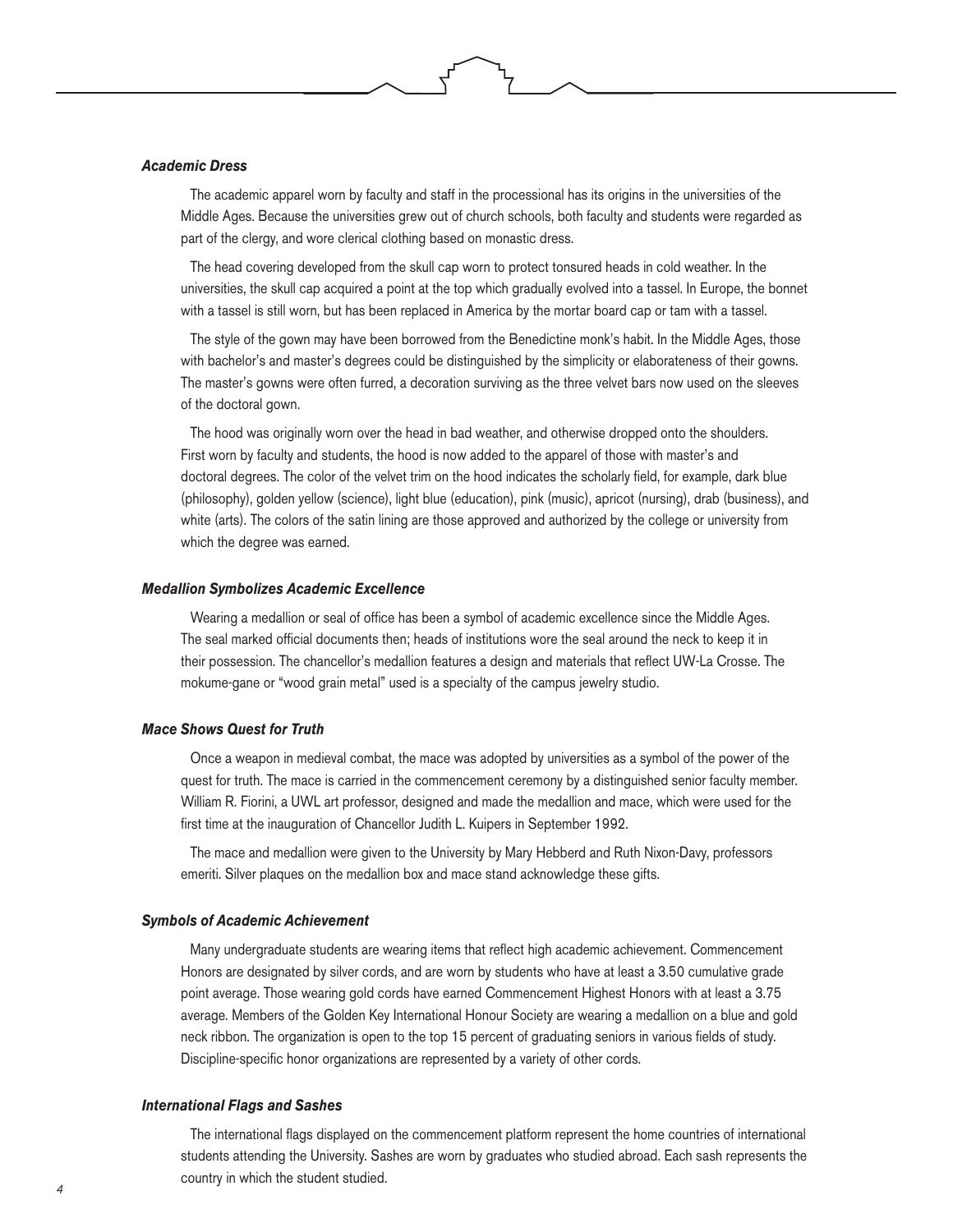## *Even more reasons to be a proud UW-La Crosse graduate …*

- *U.S. News & World Report's* **2019 America's Best Regional Universities in the Midwest lists UWL the state's top and No. 4 public university in the Midwest** among institutions providing undergraduate and master's programs. It's the 18th consecutive year UWL has remained on top.
- **UWL is No. 13 among four-year public institutions nationally with the highest, five-year repayment rates for Pell Grant recipients.** Eighty-two percent receiving Pell Grants in the 2010 or 2011 fiscal years had paid toward their principal five years later. Also, UWL students who began repaying federal student loans during 2015 have the lowest loan default rate over a three-year period among all other UW System institutions. Only 1.6 percent of UWL students defaulted on their loans, compared to the 5.1 percent UW average.
- **Students in fall 2018 set a record enrollment for UWL: 10,569.** Retention of first-year students from fall 2017 to 2018 was 86 percent, up from 83 percent the previous year. The national retention rate is 81 percent.
- **UWL retains and graduates a higher percentage of its students than any other comprehensive university in the UW System.**
- AffordableCollegesOnline.org, a leading online organization that lists affordable colleges, ranks **UWL No. 6 among the Top LGBTQ-Friendly Colleges for 2018-19.**
- UWL is tied for **No. 22 on the list of the 2019 Most Affordable Online Colleges for Educational Leadership** for its Master of Education – Professional Development Educational Leadership Emphasis program.
- **The UWL College of Business Administration has once again received an international seal of approval from AACSB International** — The Association to Advance Collegiate Schools of Business. The prestigious re-accreditation is valid for five years.
- **UWL's It Make\$ Cents! financial literacy program is one of 18 statewide to receive the 2017 Governor's Financial Literacy Award** for advancing personal financial knowledge and skills. The award was one of only three in the legacy category, giving lifetime recognition conferred once
- **UWL was one of two Wisconsin schools to make** *Kiplinger's Personal Finance's* **list of the top 100 best values in public colleges for 2018.** UWL ranked No. 45 for out-of-state students and No. 64 for in-state students.
- **A \$2 million gift is transforming science at UWL.** The largest single gift ever to campus supports research and scholarship in environmental studies and education, wildlife habitat protection, wildlife protection, conservation and ecological technology. With the gift, the new \$82 million science classroom and labs building that opened in fall 2018, has been named the Prairie Springs Science Center.
- **Rentcollegepads.com ranks UWL No. 11 out of 500+ colleges nationwide on a list of safest campuses** … the only Wisconsin campus in the top 25.
- • **The American Institute for Economic Research pointed to UWL when listing La Crosse as the No. 19 best college town in America** — the only Badger State city in the top 20.
- For the last 19 years, students and others have been able to hear firsthand from world leaders in physics. **The UWL Distinguished Lecture Series in Physics brings Nobel Laureates to campus each year** — a one-of-a-kind series regionally. The department graduates more physics majors than any other bachelor's degree granting institution nationwide.
- **UWL's biochemistry major received national accreditation in 2017,** just as demand for biochemists in Wisconsin is up. Now accredited by the American Society for Biochemistry and Molecular  $Biology - a first in the UW System - UWL's program is helping$ meet that demand.
- UWL is one of six UW campuses that offers the online UW Master of Science Data Science program earning the **"2018 Outstanding Program" from the University Professional and Continuing Education Association.**
- **UWL has been designated an Age-Friendly University** the first in the state to attain the designation. Dublin City University leads the international initiative to highlight ways higher education responds to challenges and opportunities associated with an aging population.

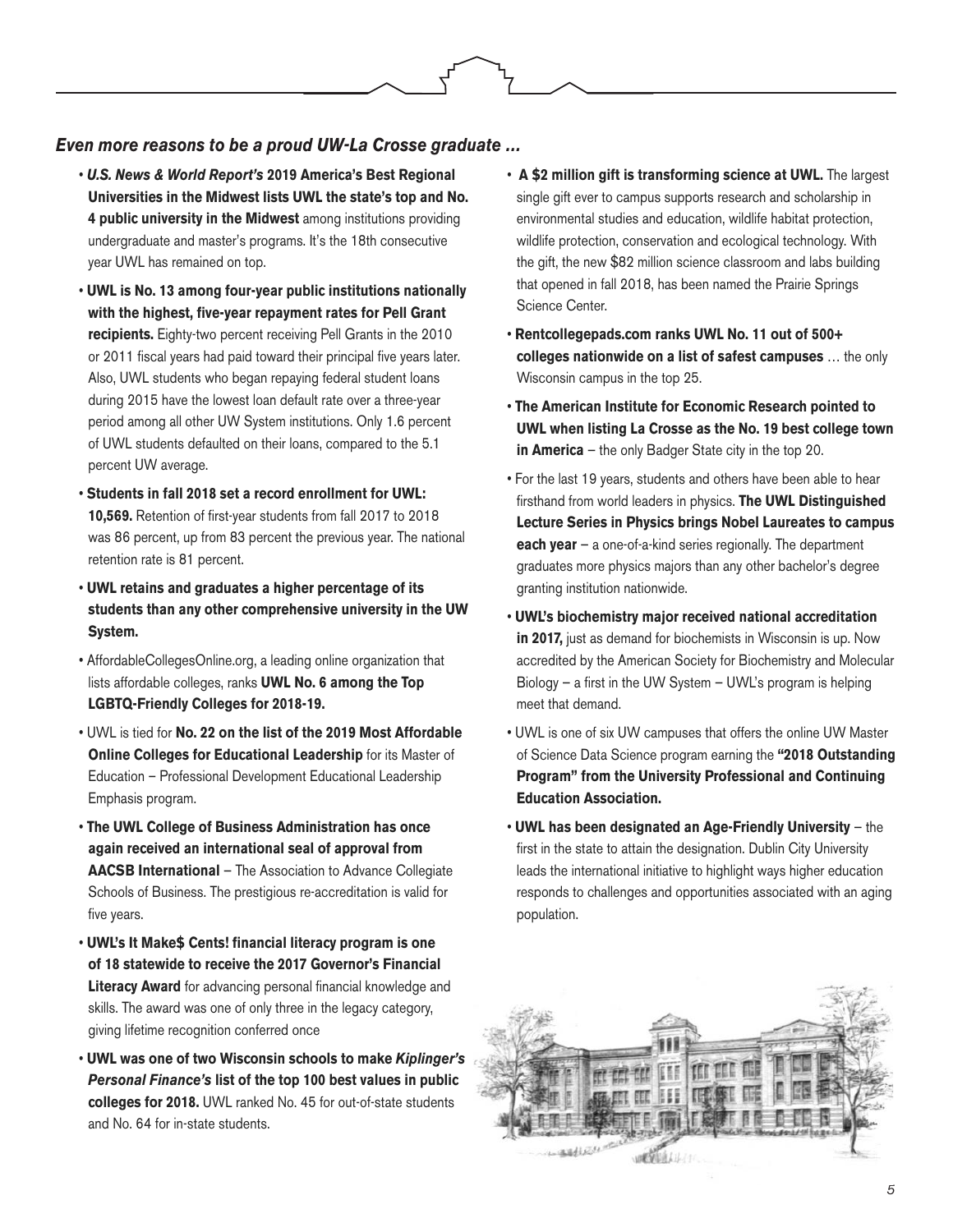## *CANDIDATES FOR GRADUATION*

# *Associate Degree Candidates*

Sandra S. Weber

# *BACCALAUREATE DEGREE CANDIDATES*

# *School of Education*

Gavin G. Anderson Rachel C. Bartram\* Abigail R. Barwig Kaitlin J. Berger\*\* Logan B. Birkholz Adria L. Braley\*\* Mia A. Bruesewitz Morgan E. Cecchettini\*\* Emily M. Coates\*\* Sarah A. Coeur\* Sienna N. Dacquisto Will G. Darling\* Rachel R. Davis Shelby N. Davis\* Drew W. Dixon\* Nathaniel C. Edwards Treva Etten\* Emily M. Evenson\*\* Michaela S. Ferrante Amanda A. Fonk\* Nicole A. Gaethke\*\* Anna M. Geiser\*\* Kari L. Gibson\*

Elizabeth K. Gogolin\* Haley J. Gudmundson\*\* Mckenna M. Hanson\*\* Shannan M. Hartel\* Morgan K. Helstrom Stephanie A. Hempel\* Jennifer D. Hodges\*\* Zoe Hodges\*\*~ Elizabeth E. Hubing\* Jennifer J. Hund\*\* Andrew M. Hurlburt Jake L. Imig\*\* Addison R. Israelson\*\* Elizabeth M. Kanouse\* Margaret G. Klehr\*~ Kerrigan M. Koch\*\* Kierra N. Kohlbeck\* Caitlin L. Krueger\*\* Aaron C. Kugel Breanna K. Kumm\* Haley L. Lesatz Kalli Leutenegger\*\* Alexander M. Lovely

Morgen J. Luethmers\* Hannah K. Manders\*\* Quinton Maydaniuk Dean J. McGuire\*\* Jillian N. Medugno\*\* Quinn R. Miracle, Sr Nathaniel Mitchell Nora E. Murguia Emma G. Nickoley Erin L. O'Neil Hannah E. Ormson\* Ryer A. Peace\* Kennedy N. Pekol\* Paige K. Peterson\* Adam S. Pichette Daniel E. Potter Audrey E. Presser\*\* Tarin L. Rayala\*\* Taylor J. Register\*\* Brandon M. Ryan Makayla A. Sagami\* Meagan K. Sager\* Jenna L. Schiewer\*\*

Amy E. Schlender\*\* Taylor J. Schlinkmann Alexandra M. Schmidt\*\* Allison M. Schmitt Kristin D. Schuh Megan N. Sondalle\* Samantha R. Spinner\* Kendra L. Sprain Jenna R. Thuli\* Mitchell J. Treinen Bridget J. Van De Kreeke Jessica N. Velez Benjamin E. Warneke Francine E. Weess\* Julianna K. Weisbrod\*\* Paige N. Wigen Jacob D. Wilde Amber R. Wipperfurth\*\* Natilee E. Wolf Zachary F. Zander\* Tyler S. Zaspel\*\*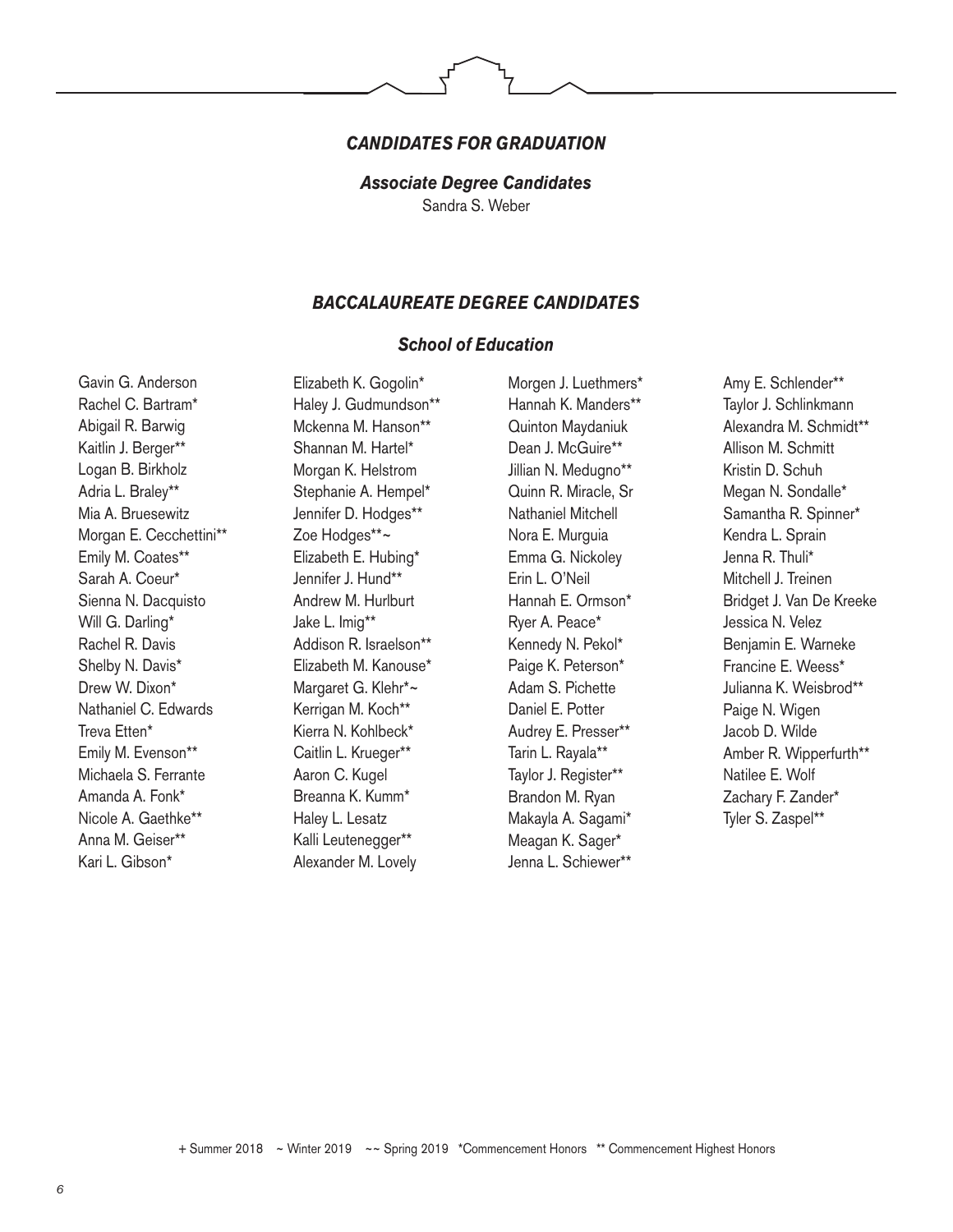## *College of Business Administration*

Tyler J. Alexander Yousaf N. Almazrou Sheila C. Anzures Callista M. Auth Becca L. Bagniewski~ Brooke M. Baldwin\*\* Ashley E. Banaszak\*\* Blaine E. Bancker\*\* Cade F. Batzler Dain J. Bauman Kory J. Beerkircher Michael C. Berens\*\* Brianna J. Berg Rebecca L. Berg Caleb A. Berlyn Maxwell R. Biebel Megan B. Bogatitus Alisha N. Brechon\*\* Daniel Brondani Valle Jordan P. Brown Clay J. Broze~ Caleb S. Bryant Spencer T. Butterbrodt\*~ Anna N. Callahan Richard Chen Gregory D. Chenoweth Melissa B. Clausen Max B. Cody Joseph V. Coxey Karin M. Crank Derek R. Darling Patrick T. Dixon\*\*

Antony J. Dockendorff\* Jensen D. Doyle Nicole M. Dudley\*~ Tessa Erickson Brett M. Fank Matthew J. Ferrier Kyle G. Fischer Hailey J. Gamroth~ Jennifer N. Gander\*\* Tylan J. Garski Michael G. Garvey Joshua D. Ghelfi Abby R. Glaus\* Kyle J. Graeve Josh T. Gray\* Evan J. Greuel~\*\* Haley J. Halverson Matthew A. Hartung Erin C. Hennessy Sydney L. Homan Aidan J. Hutchison Sidney D. Jacob Thomas J. Jankowski Callie C. Jefferson Israel M. Jones Shane Kanaman Cole J. Karczewski\*~ Louis M. Kastenbauer Daniel L. Ketterman Sarah L. Kopp\* Griffin M. Kotarek Rachel M. Laabs\*

Dalton M. Lange\* Tristan R. Latzel~ Zachery J. Lehnen Jack R. Maher Zachary J. Maize Natalie M. Marcus Matthew J. Maus Mark W. McCarville Jacob P. Meinke Brandon D. Meyer Kyle M. Moen~ Peter J. Nestor Kelli L. Nieman\* Nickolas R. Nieting Hannah M. O'Brien Marissa R. Olson Gordon W. Patterson Natalie M. Patton\*~~ Megan C. Peyton Justin R. Picard, Sr. Jonathan D. Pierson\* Nathan R. Plouffe Justine M. Prout Katherine M. Queram Alexandra G. Ristey Matthew S. Robbins Meagan L. Sasse\* Kodiak J. Schears Peter M. Scheibe Braden K. Schmidt~ Nathan J. Schoeder Cassidy M. Schuh\*

Bradley R. Schultz Jeremy R. Schulz Adam M. Schuster Alexander J. Scott Alan H. See Jordan T. Shimek~ Austin R. Siewert Tripp S. Soma Fayde O. Sorenson Ryan W. Spiro Turner M. Swanson Haylie M. Syverson\* Anthony A. Tangwall Nathan M. Tesmer\*\* Claire M. Thompson~ Nicholas H. Thoreson Joshua J. Tuschl John D. Twist Tanner J. Van De Hey Allison N. Van Landuyt\* Kara J. Vesely Nathan D. Vick Joel R. Vitrano Matthew M. Voet Mitchell Vos Erika M. Ward Nicholas S. Welcher Michael S. Woggon\* Kevin R. Wolf\*~ David T. Wronkowski Mikayla Zimmerman\*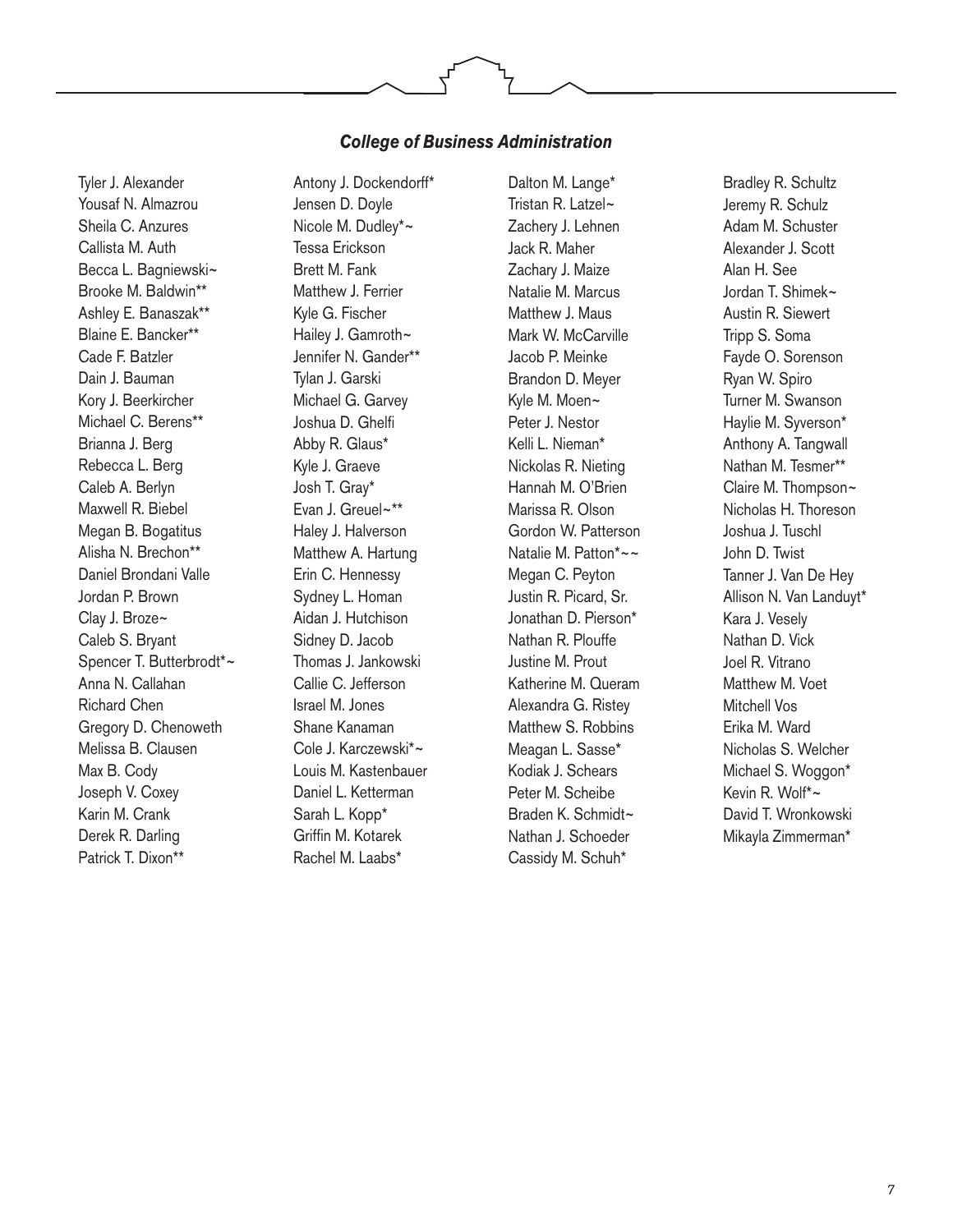## *College of Liberal Studies*

Gabriela I. Aguilar\* Matthew L. Aldridge Benjamin D. Aleff Mackenzie L. Aneke~ Hailey M. Anick Geraldinne M. Anton Alexander S. Athanasiou Katherine E. Bailey Carissa Bauer Josie R. Bauer Samantha K. Beckett\* Tyler R. Besaw\*\* Kendra P. Bloemers Ja-ae D. Borth Brett D. Buri Mackenzie R. Campbell\*\* Josephine L. Carpenter Rhiannon R. Clyde Benjamin J. Converse Patricia Cuevas-Ruiz Ashley J. Davis Jevon T. Davis, II\* Brandon M. Dawson Ashley B. Dechant\* Samantha M. DeLaO Zachary H. Delgado Gunnar L. Denhart Danielle L. DePons\*\* Elise V. Ditscheit Anne E. Drewes\*\* Greta W. Durst\* Kennedy R. Eastman\* Derek N. Edwards Jonas C. Eisenbeis\* Meredith H. Engman\* Bailey E. Ethier Jennifer L. Evers Noah T. Finco

Zane D. Friske Kaitlyn M. Frye Dalton J. Gamroth~ Abigail Geis\* Hannah L. Gothard Brooke J. Granahan\*\* Krista L. Grant Alfonso L. Gunaratnam Catherine P. Hadro\* Taylor M. Hamilton\* Alainna Hanson\* Alexandra N. Harruff Amber R. Hautala Tristen R. Hayes\*\* Ravyn L. Heckendorf Anna M. Helget\*\* Hannah G. Hinds\*\* Olivia A. Hoff\*\* Marcella M. Howe Benjamin A. Hudrlik\* Ryan M. Huebsch\* Morgan E. Huinker Isabella M. Jimenez Kianna W. Johnson Kelsey S. Jonason\* Rhiannon A. Kernstock Hiba Khan Taylor E. Klokow\*\* Jonathan P. Knecht Michael J. Korneli Alexis L. Krause\*\* Kelsie R. Krueger Brittany N. Ladd\* William J. Ladwig Kalie B. Lehman Garret M. Lokken Nouchee Lor Elizabeth M. Marshall\*\* Elizabeth Massat

Kory S. Matsen Michelle V. May Rachel A. McCarthy Samantha McCoy Samuel J. McNaughton Abigail M. Messer~~ Samuel A. Metzler Cassidy R. Miller Philip G. Miron Allison N. Molitor\* Clarissa Montiel\*\* Jennifer A. Morgan\* Sam J. Mosiman Samantha F. Mozey Kennidie R. Mueller\* Darryl R. Mullet\* Makayla M. Muntner\*\* Sydney S. Murray\*\* Chiaki Nagatani\* Desiree A. Nelson Nikala L. Nelson Samantha L. Nestico Casey W. Nicewander Cory J. Nordlund Kathryn C. Piper\* Teagan J. Poole Lexi C. Potter Joseph R. Prekop Rylee E. Pumper Keagan R. Rabe Emily L. Rekow\*\* Baily J. Remiker Katelyn M. Rigotti\* Molly K. Ringberg Jake W. Roberts Laura K. Rohmeyer Jacob E. Rosario Natalie A. Schaefer Reiley J. Scheil

Greta G. Schliesman\*\* Julia M. Schumann\*\* Ashley Schwartz\*\* Kaitlyn L. Scott\* Sarah N. Semrad\* Mckenna R. Shea\* Theodore W. Sibilsky Dani J. Smith Bo Song Isaac J. Springstroh Emma G. Stroede\* Sarah E. Surprise\* Karyssa E. Symons Sadie M. Tenhagen\* Isaiah Thomas~ Callie M. Timm Ryan P. Tosch~ Austin Travers Keagan L. Van Eperen-Sattler\*\* Haillea Wagner Miranda L. Wally William E. Weiss, II Sydney S. Welke\*\* Jaliyah A. Wesley Sean N. Wheeler~ Danielle M. Whitish\*\* Kyle T. Willoughby Lauren T. Wilson\* Melissa G. Wing Erica J. Woodruff Yu Xie\* Linda Xiong Kristopher C. Yandre Sydney Yarbrough\*\* Nicholas J. Zabloudil Candice M. Zehner\*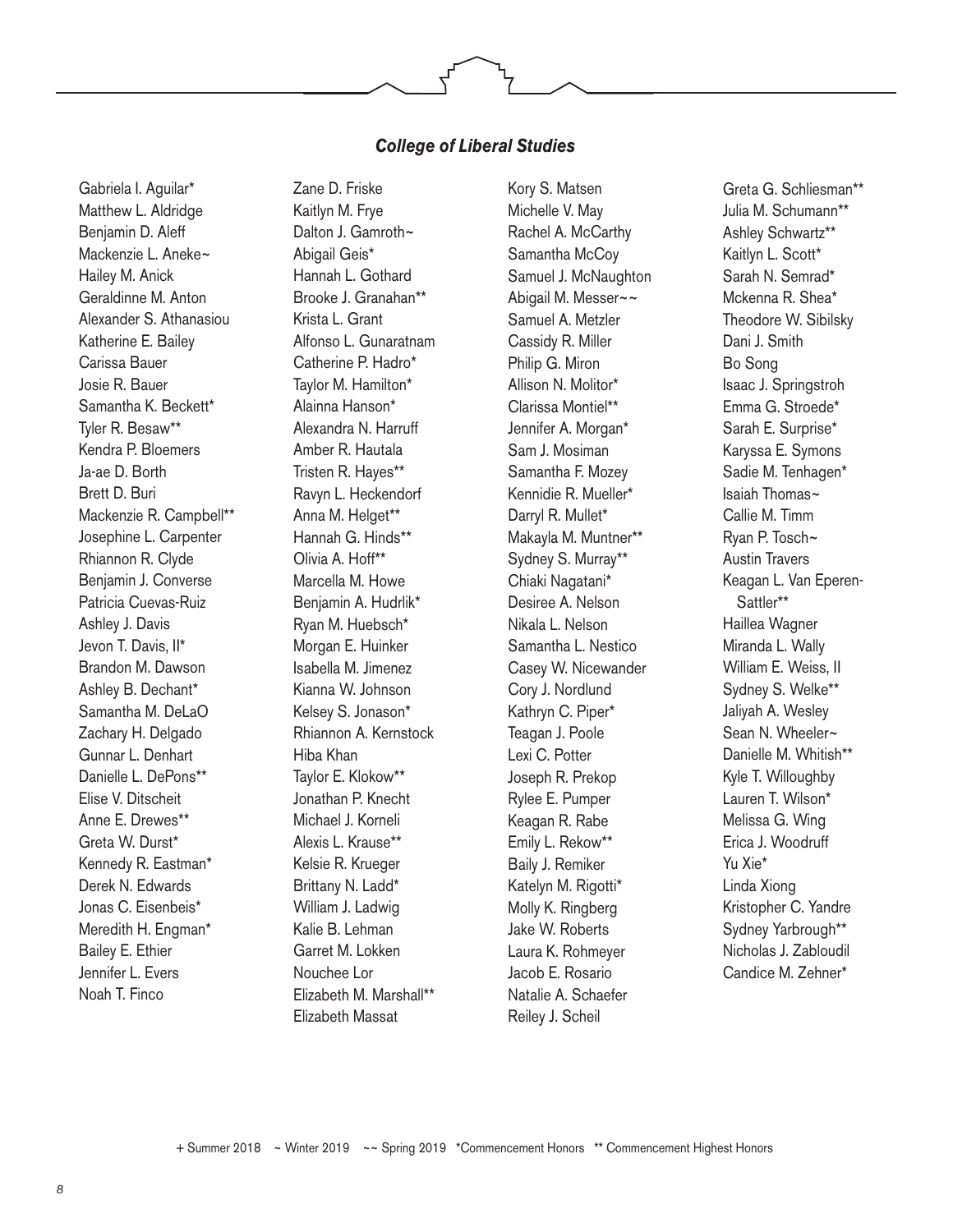## *College of Science and Health*

Austin W. Acor Emily E. Anderson Mercedes Antolak Kala R. Arentz Troy P. Bailey Savannah M. Bakken Dylan J. Baldassari Brian M. Bartletti\* Aaron M. Bartz Christina E. Bedwell\* Elizabeth A. Beran\*\* David A. Biffert Tyler J. Billman Jacob R. Birrenkott Gemma A. Blachowski Andrew P. Blair Justin L. Blatnik Courtney C. Boak Daniel M. Bonneville Lacy J. Brandau Morgan A. Brenner~~ Brianna L. Brockway Hannah E. Buchholz Skylar J. Burg Jenny M. Casey\*\* Elizabeth M. Casper Abbey L. Cherveny Jeremy P. Clark Patrick M. Connell Anthony J. Covey Amanda M. Craft Kyle L. Crayton Milton J. Cummings Nicole M. Curless\* Christina M. Czajkowski Cassandra M. Dax Demi M. de Block Lucas W. Denk Marissa C. Despins Jackie A. Detlor~~ Rachel M. DeWaard\* Jonathan L. Diaz-Lopez Danielle J. DuFoe

Tyler M. Durr Joshua T. Dvorak Drew A. Ebert\*\* Taylor T. Elliott Sarah A. Elmer\* Evan A. Fisher\*\* Jenna E. Franzwa Sarah J. Friedrich Taylor R. Garlock\*\* Zachary G. Gearing Alexia R. Gegare Timothy R. Gierke, Jr.~ Quentin D. Goehrig Shylana E. Goplin Alexander J. Gorka Jonathan Green Hannah J. Grobelny\* Andrew J. Gross Chase Hackner Kayla I. Halverson Evan E. Handley Katie L. Hanson Delaney Harnell\*\* Zach K. Heinkel Seda T. Heng Courtney Y. Her Adrienne M. Hester Wanqian Huang Carter C. Hughes Emma Hughes Megan A. Huibregtse Sarah A. Jacobs Ashley Jandro Ryan C. Jessen Hannah M. Johnson~ Sydney C. Johnson Haley C. Jurecki Kelsey E. Kalal David M. Kendhammer Sophia M. Kero Emily M. Kind\*\* Benjamin R. Klipfel Haley K. Koenke

Nicolette A. Krantz\* Kollin J. Kroener Sadie N. Kroll\* Brian L. LaPlante Ethan J. Larsen Benjamin C. LaVoie~ Katherine Le Mere\* Zachary D. Lichucki Kayla A. Litwin\*\* Jamie L. Loader Margaret C. Loehr~~ Ethan R. Lor Erik D. Low Matthew D. Ludack Robert J. Lynch, II\*\* Waleed M. Mahmoud Meara C. Malloy\*\* Paige R. Mann\* Dallas L. Martin\*\* Mason W. Maxwell\* Karlissa T. McAtee Jonah P. Mccarthy Mitchel G. McCloskey Kali P. McCoy Isaac T. McKittrick Ryan D. McNallan Martin B. Meier\*\* Manning A. Meindel Alexandra J. Michels Kevin C. Minter Amanda R. Minturn Jennifer M. Mitchen Marissa L. Moehn Monique M. Muehlethaler Sean D. Munderloh\*~ Adnan Mustic Karli A. Noll\* Gayla L. Novotney Katherine E. Olan\*\* Ryan C. O'Neil Mekaela N. Opsahl Lucas J. Peppler\*\* Nicola Perini

Charlotte Peters Austin J. Phippen\* Benjamin M. Polzin Brandon M. Puser\* Zachary T. Radkey-Pechacek McKenna K. Reed Daniel R. Reinhardt~ Samuel J. Reinke Samuel R. Rendler Julia L. Roskam Landon M. Rudy Reese R. Sager Abby Scaffidi Alexandra N. Schepp Aimee E. Schmidt Casandra J. Schmidt Paige J. Schmidt Tyler J. Schneider Benjamin T. Schramski Jackson M. Schuette\* Cody M. Schuh Connor J. Schuller Michael T. Semrow Scott A. Sesolak Emily A. Sether Emily E. Shallow\*\* Katharine V. Shebesta\*\* Abis R. Shrestha Daniel R. Smith\* Jaylene R. Smith Taylor K. Sodini Alex M. Sperber Skylar R. Stalsberg Tyler T. Stanek Rachel J. Steffen Alexander W. Steil Amanda E. Stenzel~\* Maggie R. Sturm\* Haley E. Szewczuga Tanner J. Tenpas Trevor R. Terp Mallory L. Tharp\*\*

*College of Science and Health baccalaureate degree candidates continued on next page.*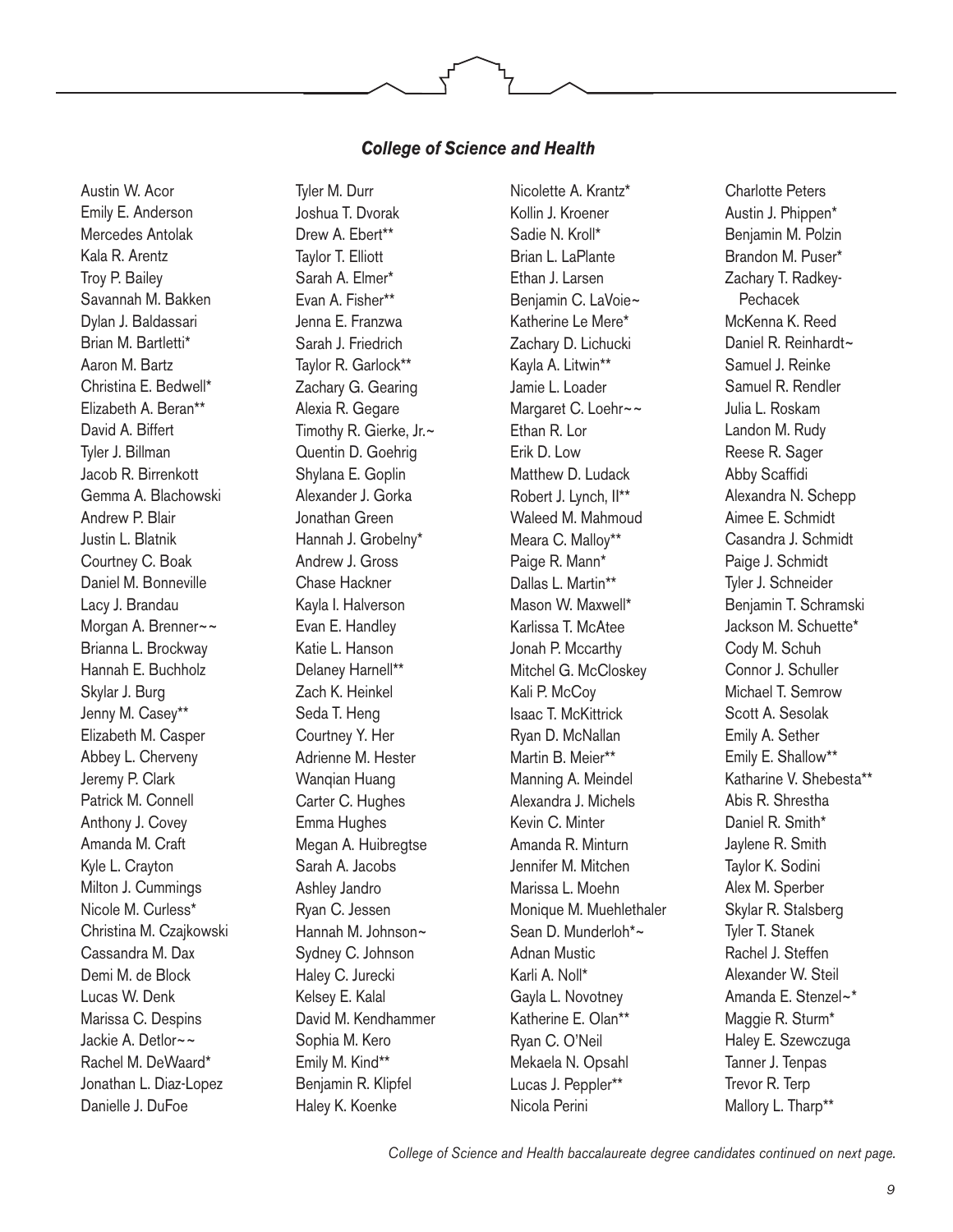*College of Science and Health baccalaureate degree candidates continued from previous page.*

- Thomas Theisen\*\* Taylor J. Tillmann\*\* Jenna A. Tomesh\*\* Paolo J. Turco Maureen A. Turner Krystle J. vanDeursen
- Emily R. Wade Travis J. Waldvogel Daniel G. Walgenbach\* Sierra A. Watrud\* Austin Watzka\*\*~~ Heidi G. Weiler~~ Nicholas P. Welch
- Drake A. West\* Emily L. Whitstone\* Virginia M. Whittington Madelyn C. Wiltrout Preston W. Witt Eric S. Wittkowske Jake C. Wolfe
- Peter J. Yockey Matthew R. Zamzow\*\* Hannah M. Zarem Shaelyn M. Ziegler~~ Aaron L. Ziemer

# *HONORS PROGRAM CANDIDATES*

*Archaeology Department Honors* Ashley Schwartz\*\*

*Political Science / Public Administration Department Honors* Jennifer A. Morgan\*

*Psychology Department Honors* Samantha K. Beckett\* Danielle M. Whitish\*\*

*Sociology Department Honors* Tyler R. Besaw\*\* Sam J. Mosiman

# *GRADUATE DEGREE CANDIDATES*

#### *Master of Business Administration*

Sandra J. Elsen

# *Master of Science*

*Biology* Andrea L. Bruce Brandon J. Harris

*Biology: Cellular and Molecular Biology Concentration* Emilie I. Anderson

*Biology: Physiology Concentration* Hannah Bergen Aaron Karo Alec G. Sime

*Clinical Exercise Physiology* Kristen M. Deal+ Peter Giddings Reese A. Glover+ Hsu Hang Huang+

Maquel R. Jensen+ Kathryn G. Johnson Paul Mutch Cassie M. Pratt McKenzie J. Snustead Megan M. Thiel

*Data Science* Lucas A. Newkirk

*Exercise and Sport Science: Human Performance* Paige L. Borst

*Medical Dosimetry* Teri L. Burrier Brittany T. Butler Joanne C. Carda Amy Cate Savannah H. Coleman Mary P. Davis Andrew J. Edel Maddisen A. Fain Sean L. Ferguson Daniel K. Frieling

Nancy R. Gustafson Nicholas A. Hopkins Jenny Huang Jeanette C. Keil Jason J. Laher Karen G. Lang Brianne A. Loritz Amber R. Mehr Nathaniel Miles Christina T. Ong Jacquelyn S. Palermino Julie A. Puzzonia Jade M. Reihart Ryan G. Salem Adam M. Schwartz Ruha Siddiqui Zachary C. Stauch Kayla Tedrick Bianca R. Tester Rodger C. Williams

*Microbiology*

Amanda M. Anderson Brittany J. Brown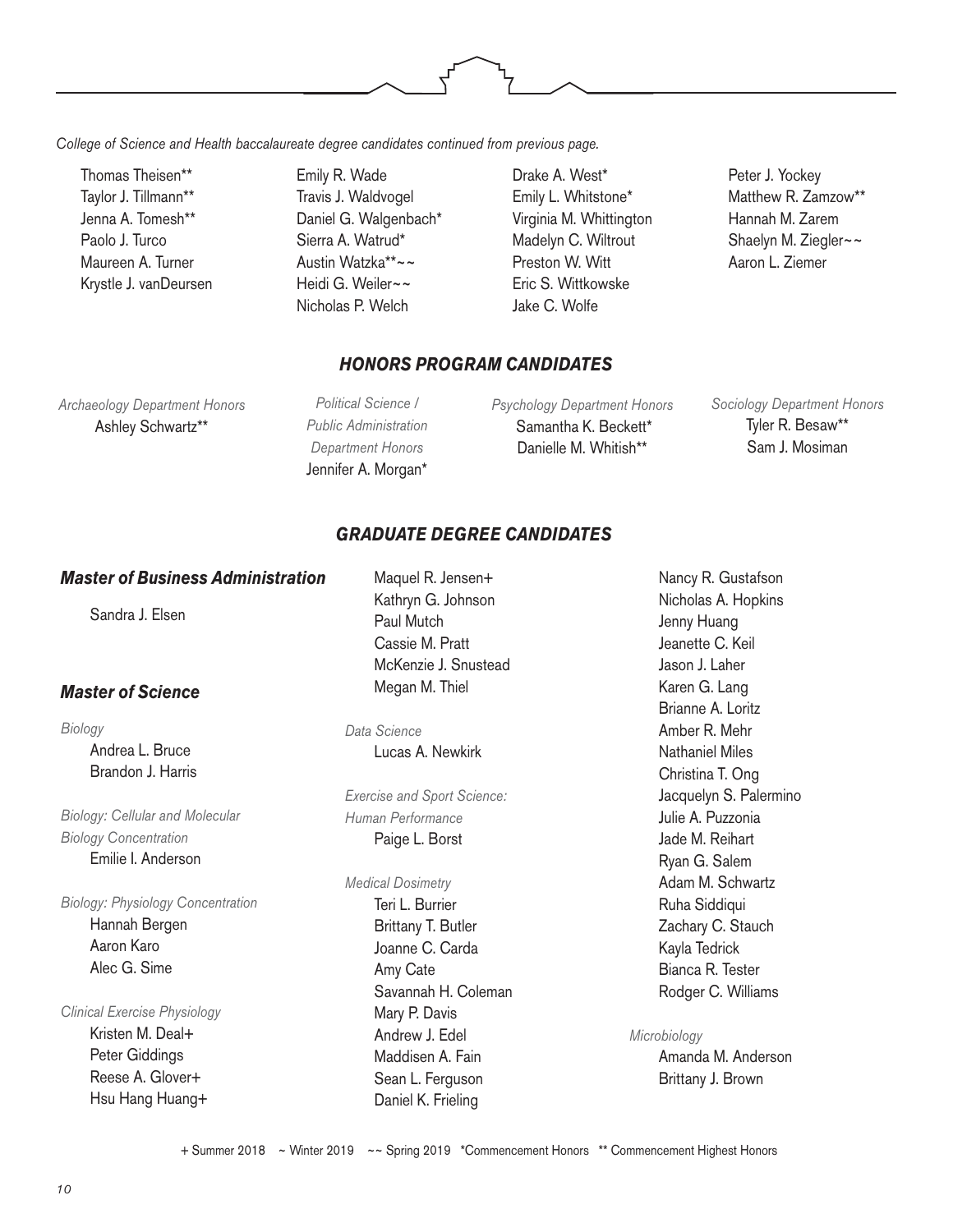## *GRADUATE DEGREE CANDIDATES*

*Microbiology: Clinical Microbiology Emphasis* Kaitlyn L. Craun Michael Mamerow Michaela M. Otto Ashley M. Werner

#### *Occupational Therapy*

Natalie J. Arenz Alyssa J. Beneke Danielle L. Bosshart Kaitlyn S. Brattland Kendall E. Doersch Sarah J. Ecklund Alyssa L. Giesen Sarah A. Gronemus Kara N. Hofschild Emily C. Hoyer Emily C. Jacob Brittany Kohlmann Marissa A. Martin Kendra E. McCain Stephanie Shannon Jane Sherman Bridget A. Stiles Kelsey A. Storm Anna E. Suhr Holly M. Taylor Jaclyn K. Thompson Renae N. Tjelta Katie A. Van Nuland Dakota E. Viken Toulong S. Yang Breanna L. Zuck

## *Recreation Managemen*t

Jonathon P. Braun Angela M. George~~ Mitchell J. Koester Joshua W. Milbrandt~~ Hannah L. Mueller Jason L. Odegaard Thony Thao~~

# *Therapeutic Recreation* Sabrina Bates Allie R. Franklin~~ Patrick M. Killian Maggie J. Moe~~ Corrin M. Rakowski~~

#### *Master of Public Health*

Alec J. Fitzsimmons Rachel E. King Tessa Nutt

#### *Master of Software Engineering*

Saleh A. Alsyefi Siyan Ding Brandon P. Holtorf Parker R. Riebs Madeline G. Sigl Kyle W. Van Allen

#### *Master of Science in Education*

*Reading Teacher* Ashley N. Poehnelt

*Reading Teacher/Specialist* Kathryn Euler Molly A. Kaschub

*Student Affairs Administration in Higher Education*  Julia E. Price

# *Master of Education – Professional Development*

*Educational Leadership Emphasis* Daniel Adler Andrew T. Barth Dana M. Bendorf Andrew D. Ellenbecker Kurt A. Pahuski Trenton D. Rasmussen Garrett M. Zimmerman

# *LEARNING COMMUNITIES*

*La Crosse* John R. Arnost Hannah M. DeYoung Teresa A. Fox Tricia L. George Maggie A. Hegy Amy R. Joley Bree Moore-Lawrence Samantha J. Semanko Jennifer Speckeen Jourdan E. Stacey Jamie Vermes Sarah M. Westman

#### *Online*

Emily Gerich Kathryn J. Pearce Kristin S. Potter Jennifer L. Schuld Megan E. Wieser

#### *Port Washington*

Emma M. Becher Nicole M. Burmesch Carolyn R. Friedenberg Whitney N. Hansen Lindsay B. Johnson Angie H. Krausse Chelsea A. Lovell Erika McCutcheon Amanda M. Schmalz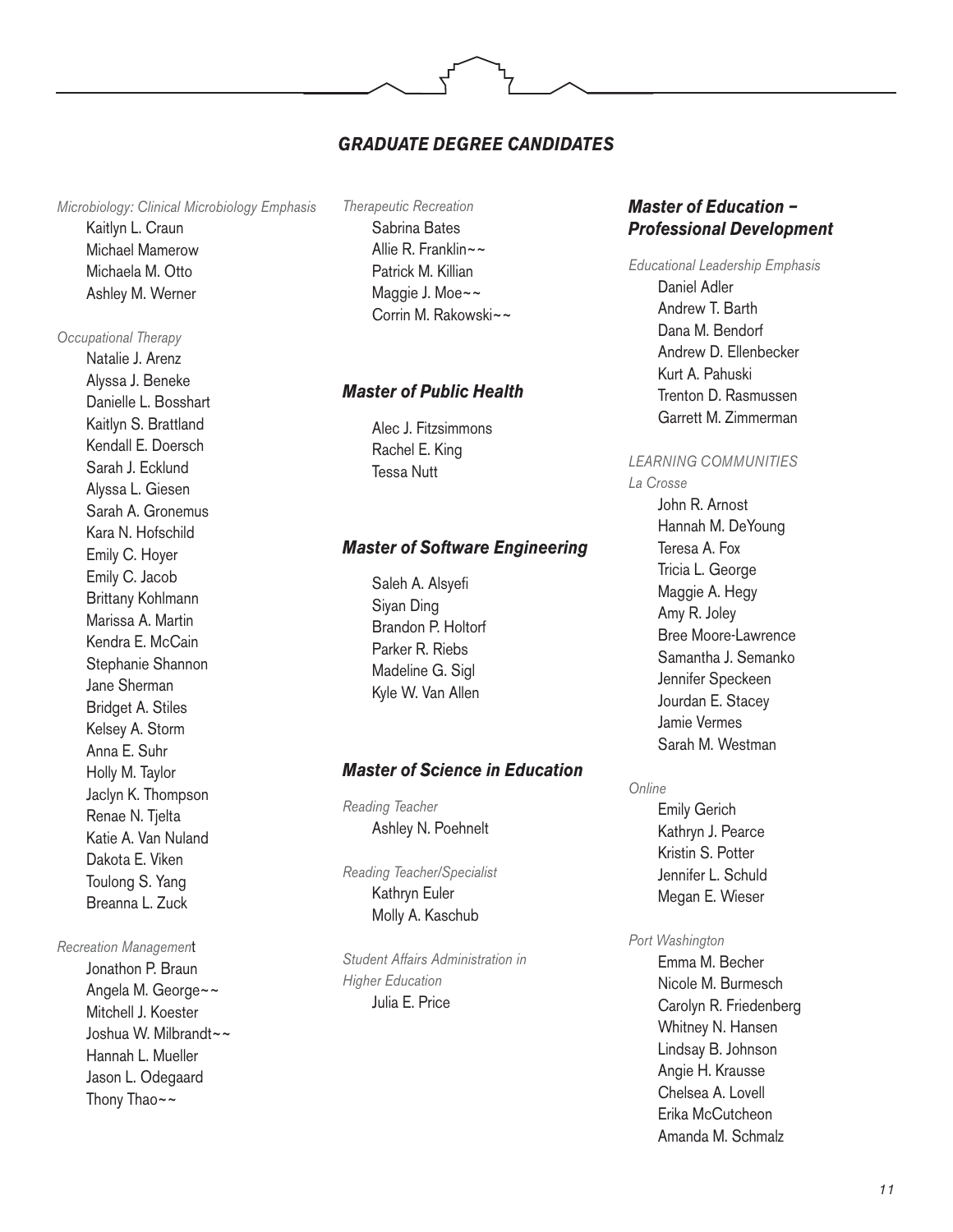#### **SCHOOL OF EDUCATION**

# Master of Education-Professional Development Learning Community

- John Arnost *How will the SIOP Model affect academic achievement in math for English learners?*
- Emma Becher *Developing Self-Determination in Students Through Student-Led IEP Meetings*
- Nicole Burmesch *The Impact of Morning Meeting on Student Relationships in a Fourth-Grade Classroom*
- Hannah DeYoung *The Effects of the S.M.A.R.T. Program on Counting and Cardinality in Kindergarten*
- Carrie Friedenberg *The Effects of Mindfulness on Students' Ability to Demonstrate Respectful School Behavior*
- Teresa Fox *The Effects of Play on Literacy in a Kindergarten Classroom*
- Tricia George *The Effects of Play in Kindergarten on Academic Achievement in Mathematics*
- Emily Gerich *Effect of Parent Participation in Educational Playgroups*
- Chelsea Hammett *The Impact of Individualized Spelling Lists on Spelling and Writing*
- Whitney Hansen *The Effects of Think-Pair-Share Activities on Student Motivation and Achievement*
- Maggie Hegy *The Effects of Using Targeted Small Group Instruction on Third Grade Math Achievement*
- Amy Joley — *The Value of Play-Based Learning in the Kindergarten Classroom*
- Lindsay Johnson *The Effect of Professional Learning Communities on Student Achievement and Learning*
- Angie Krausse *The Effects of Mindfulness on Writing Achievement in a Second-Grade Classroom*
- Erika McCuthcheon *The Impact of Goal Setting on Student Achievement*
- Bree Moore-Lawrence *The Effects of Resilience Building Strategies On Children's Academic Performance*
- Kathryn Pearce *The Effects of the Document Based Question Project on Students' Writing Achievement in Social Studies*
- Kristin Potter *The Effects of Balanced Literacy Approach on Fourth Graders' Overall Reading Achievement*
- Samantha Semanko *How Does Goal Setting Affect Student Achievement in Math?*
- Amanda Schmalz *The Effects of Mindful Meditation on Focus and Attention in Elementary Students*
- Jenny Schuld (Larrabee) *Does Teaching Students About Growth Mindset Help Affect Student Motivation?*
- Jenn Speckeen *Training Parents about Growth Mindset and the Effects on Student's Attitudes and Goal Setting*
- Jourdan Stacey *Effects of Self-Regulation Practices Upon Classroom Behavior of Preadolescent Public School Learners*
- Jaime Vermes *What Effect Does Music Integration Have On Student Academic Performance in Language Arts of a Second Grade Student?*
- Sarah Westman *The Effects of Goal Setting on the Motivation and Achievement of 5th Grade Students*
- Megan Wiesner *The Effect of Formative Assessment on Student Achievement Levels in Mathematics*

# Master of Education-Professional Development: Educational Leadership Emphasis

- Daniel Adler *The Effects of Block Scheduling on Student Achievement*
- Andrew Barth *The Effects of Growth Mindset on 8th Graders' Math Achievement*
- Dana Bendorf *Improving School Culture: Making Progress Through Research and Application*
- Andrew Ellenbecker *The Effects of Flipping the Classroom on Student Engagement and Work Completion*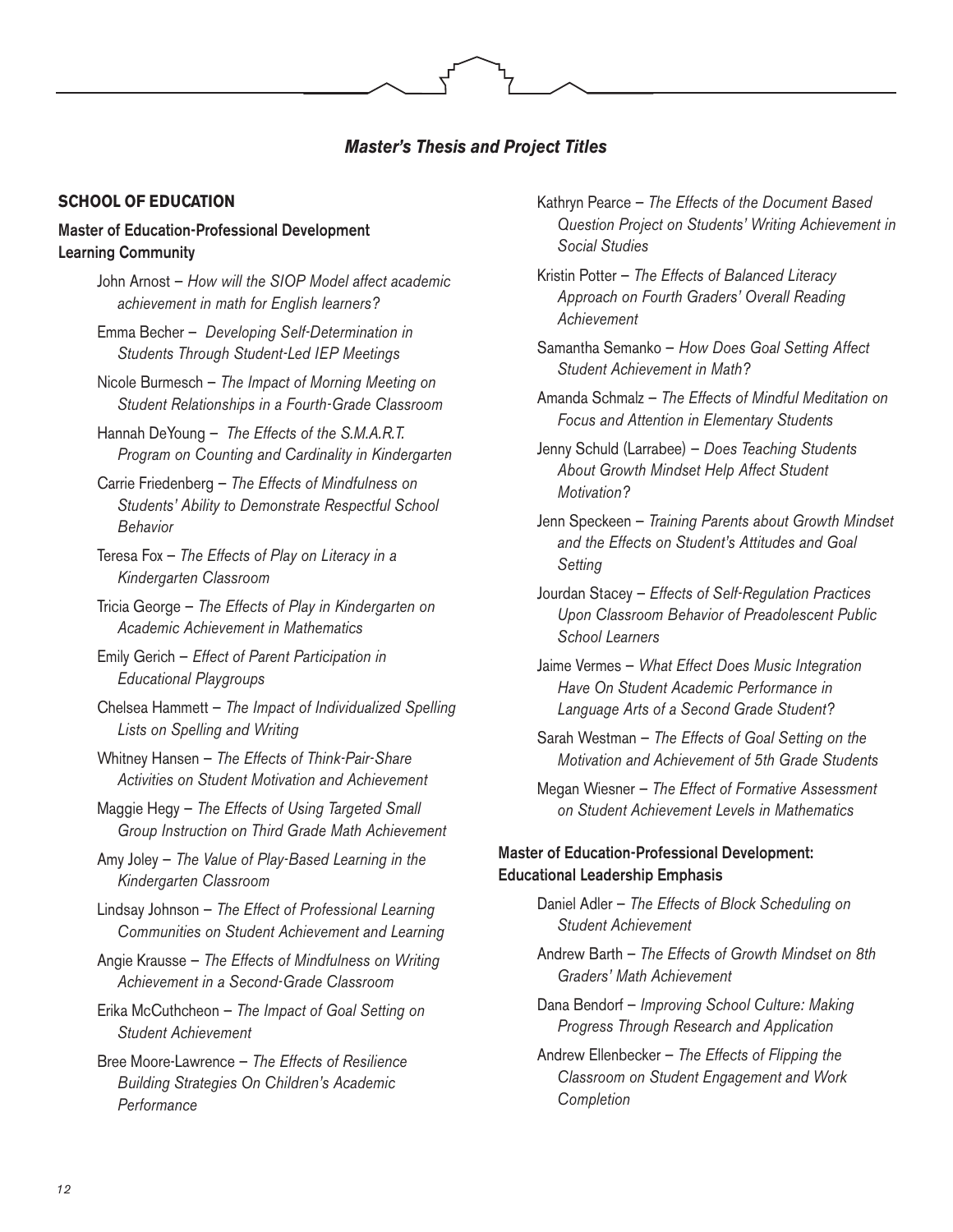Kurt Pahuski — *Inquiry and Collaboration in the Mathematics Classroom*

Trenton Rasmussen — *Implementing a Common Framework for Disciplinary Literacy*

Garrett Zimmerman — *The ARMoR Model: Engaging the Gaming Generation in the Project Process*

# Master of Science in Education - Reading Teacher/Reading **Specialist**

Kathryn Euler — *The Effect of Metacognitive Strategies on Student Attitude Toward Reading*

Molly Kaschub — *The Effect of "Words Their Way" on the Word Identification Skills of Second Grade Students*

#### Master of Science in Education - Reading Teacher

Ashley Poehnelt — *Mindful Reading*

#### **COLLEGE OF SCIENCE AND HEALTH**

#### Master of Public Health

Rachel King —*The Impact of a Healthy Living Challenge and Point-of-Decision Prompts on Health Behavior and Self-Efficacy Levels among Elementary-Aged Students*

Tessa Nutt — *An Exploration of the Need for Health Education Specialists in Local Health Departments in Wisconsin*

#### Master of Science in Data Science

Lucas Newkirk — *Binary Classification of Pneumonia using Convolutional Neural Networks on XRay Images*

#### Master of Science in Medical Dosimetry

Teri L. Burrier —*Correlation of Hot Spot to Breast Separation in Patients Treated with Post-Lumpectomy Tangent 3D-CRT Using Field-in-Field Technique and Mixed Photon Energies*

- Brittany T. Butler *Correlation of Hot Spot to Breast Separation in Patients Treated with Post-Lumpectomy Tangent 3D-CRT Using Field-in-Field Technique and Mixed Photon Energies*
- Joanne C. Carda *A Dosimetric Study using Split X-Jaw Planning Technique for the Treatment of Endometrial Carcinoma*
- Amy Cate *A Comparison of Radiation Dermatitis in Patients Receiving Chestwall Irradiation Using 3 mm Bolus Every Day vs. 5 mm Bolus Every Other Day*
- Savannah H. Coleman *A Retrospective Analysis to Determine the Dosimetric Impact of Head and Neck Immobilization Devices on Target Volumes and Organs at Risk with Various Treatment Planning Algorithms*
- Mary P. Davis *A Retrospective Study of Left-Sided Breast Patients to Determine an Optimal Lung and Cardiac-Sparing Treatment Position*
- Andrew J. Edel *A Comparison of IMRT and VMAT Treatment Techniques on Centrally-Located Lung Tumors and Their Effects on V5 Lung Dose*
- Maddisen A. Fain *A Retrospective Study of Left-Sided Breast Patients to Determine an Optimal Lung and Cardiac-Sparing Treatment Position*
- Sean L. Ferguson *A Dosimetric Comparison of the Field in Field Method versus Irregular Surface Compensator in the Treatment of Left Sided — Early Stage Breast Cancer: A Case Study*
- Daniel K. Frieling *A Comparison of Radiation Dermatitis in Patients Receiving Chestwall Irradiation Using 3 mm Bolus Every Day vs. 5 mm Bolus Every Other Day*
- Nancy R. Gustafson *Correlation of Hot Spot to Breast Separation in Patients Treated with Post-Lumpectomy Tangent 3D-CRT Using Field-in-Field Technique and Mixed Photon Energies*
- Nicholas A. Hopkins *A Retrospective Analysis to Determine the Dosimetric Impact of Head and Neck Immobilization Devices on Target Volumes and Organs at Risk with Various Treatment Planning Algorithms*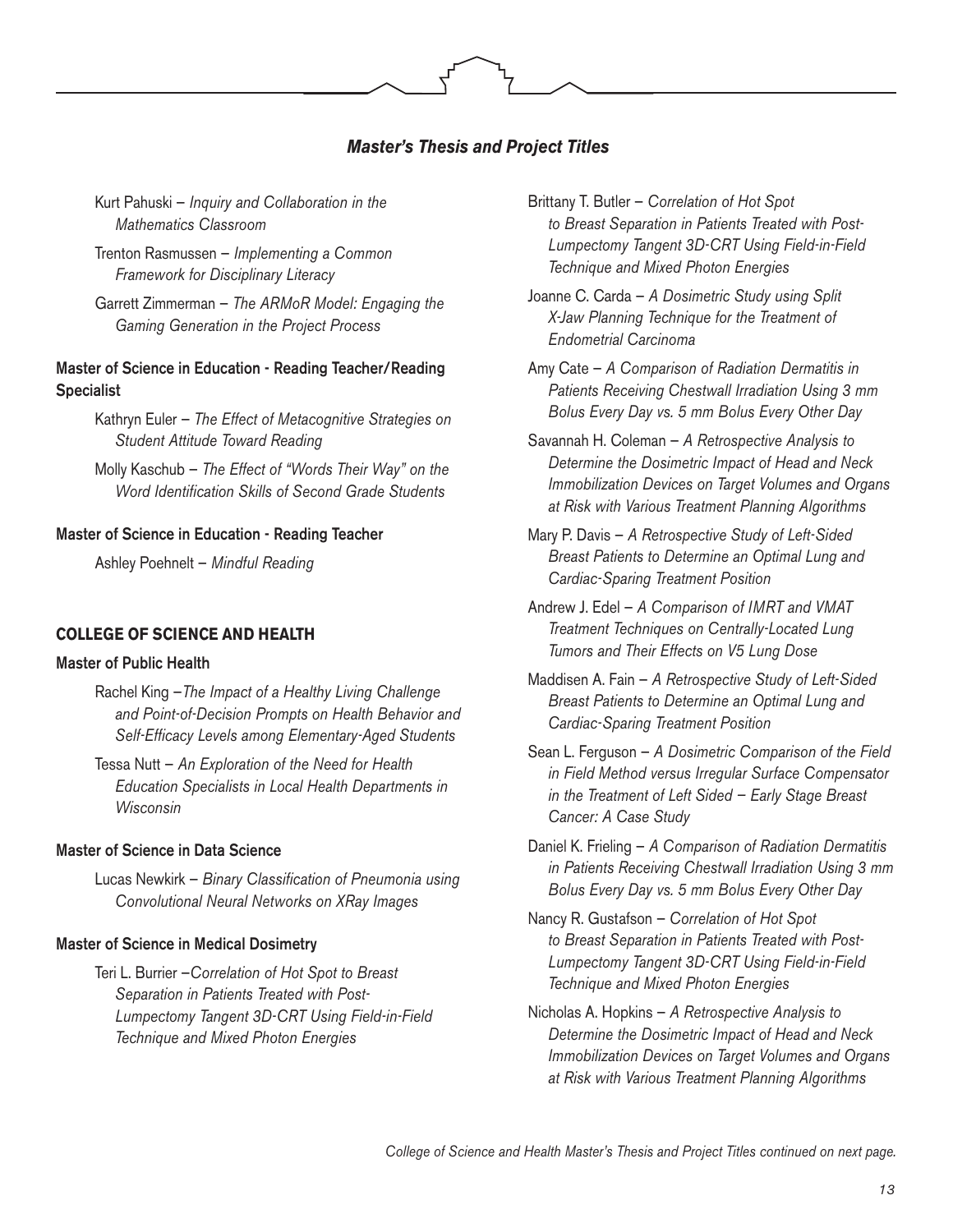*College of Science and Health Master Thesis and Project Titles continued from previous page.*

#### Master of Science in Medical Dosimetry *(continued)*

- Jenny Huang *A Comparison of IMRT and VMAT Treatment Techniques on Centrally-Located Lung Tumors and Their Effects on V5 Lung Dose*
- Jeanette C. Keil *A Dosimetric Study using Split X-Jaw Planning Technique for the Treatment of Endometrial Carcinoma*
- Jason J. Laher A *Comparison of Radiation Dermatitis in Patients Receiving Chestwall Irradiation Using 3 mm Bolus Every Day vs. 5 mm Bolus Every Other Day*
- Karen G. Lang —*Dosimetric Comparison between Volumetric-Modulated Arc Therapy and a Hybrid Volumetric-Modulated Arc Therapy and Segmented Field-in-Field Technique for Post-Mastectomy Chest Wall and Regional Lymph Node Irradiation*
- Brianne A. Loritz *Dosimetric Comparison between Volumetric-Modulated Arc Therapy and a Hybrid Volumetric-Modulated Arc Therapy and Segmented Field-in-Field Technique for Post-Mastectomy Chest Wall and Regional Lymph Node Irradiation*
- Amber R. Mehr *A Comparison of IMRT and VMAT Treatment Techniques on Centrally-Located Lung Tumors and Their Effects on V5 Lung Dose*
- Nathaniel Miles *A Retrospective Study of Left-Sided Breast Patients to Determine an Optimal Lung and Cardiac-Sparing Treatment Position*
- Christina T. Ong *A Dosimetric Comparison of the Field in Field Method versus Irregular Surface Compensator in the Treatment of Left Sided, Early Stage Breast Cancer: A Case Stud*y
- Jacquelyn S. Palermino —*A Retrospective Analysis to Determine the Dosimetric Impact of Head and Neck Immobilization Devices on Target Volumes and Organs at Risk with Various Treatment Planning Algorithms*
- Julie A. Puzzonia —*A Retrospective Analysis to Determine the Dosimetric Impact of Head and Neck Immobilization Devices on Target Volumes and Organs at Risk with Various Treatment Planning Algorithms*
- Jade M. Reihart *A Dosimetric Study using Split X-Jaw Planning Technique for the Treatment of Endometrial Carcinoma*
- Ryan G. Salem *A Dosimetric Comparison of the Field in Field Method Versus Irregular Surface Compensator in the Treatment of Left Sided, Early Stage Breast Cancer: A Case Study*
- Adam M. Schwartz *Dosimetric Comparison between Volumetric-Modulated Arc Therapy and a Hybrid Volumetric-Modulated Arc Therapy and Segmented Field-in-Field Technique for Post-Mastectomy Chest Wall and Regional Lymph Node Irradiation*
- Ruha Siddiqui *A Comparison of IMRT and VMAT Treatment Techniques on Centrally-located Lung Tumors and Their Effects on V5 Lung Dose*
- Zachary C. Stauch *An Evaluation of Adaptive Planning by Assessing the Dosimetric Impact of Weight Loss Throughout the Course of Radiotherapy in Bilateral Treatment of Head and Neck Cancer Patients*
- Kayla Tedrick *An Evaluation of Adaptive Planning by Assessing the Dosimetric Impact of Weight Loss Throughout the Course of Radiotherapy in Bilateral Treatment of Head and Neck Cancer Patients*
- Bianca R. Tester *A Comparison of Radiation Dermatitis in Patients Receiving Chestwall Irradiation Using 3 mm Bolus Every Day vs. 5 mm Bolus Every Other Day*
- Rodger C. Williams *A Dosimetric Comparison of the Field in Field Method versus Irregular Surface Compensator in the Treatment of Left Sided, Early Stage Breast Cancer: A Case Study*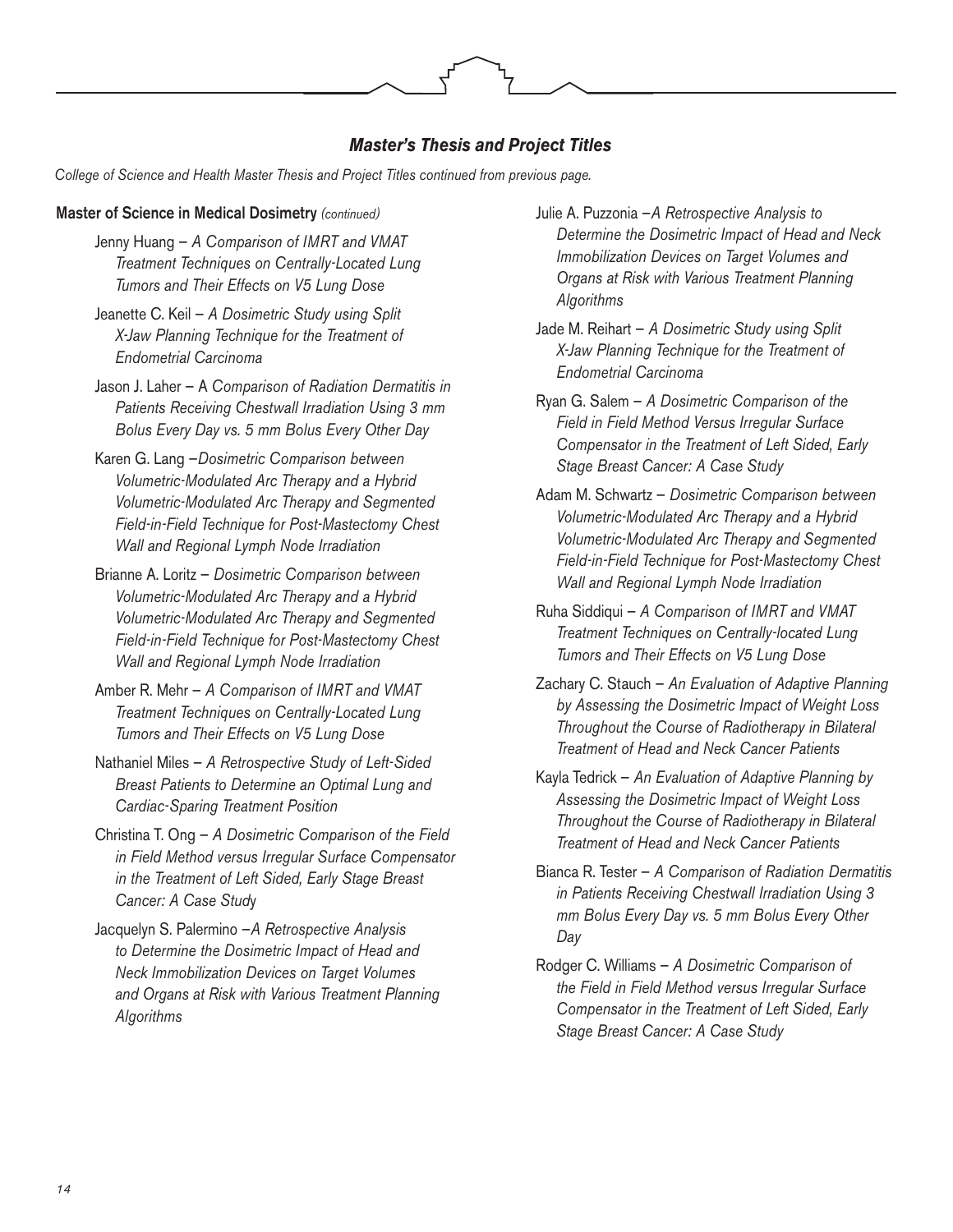#### Master of Science in Microbiology - Clinical Microbiology

- Michael Mamerow *The Effects of Genetic Bottlenecks on Replicative Capacity and Mutation Fixation of the Influenza A Virus*
- Ashley Werner *Outer Surface Protein (Osp) F Subfamily Antibody Responses During Lyme Disease*

#### Master of Science in Recreation Management

Hannah Mueller — *Is Recreation Worth the Wait? An Exploration of Wait Time, Satisfaction, and Loyalty in Recreational Experiences*

#### Master of Software Engineering

- Saleh A. Alsyefi *Nephro Net A Healthcare Social Network for Nephrology*
- Madeline G. Sigl *Design and Implementation of an Electronic Boarding Pass*
- Parker Riebs *Opal A PowerPoint Presentation Assistance Tool*

# FIRST DESTINATION SURVEY

Graduates, please tell us about your post-graduate career plans. Share the good news at www.uwlax.edu/first-destination

The survey will take less than five minutes and is completely confidential.